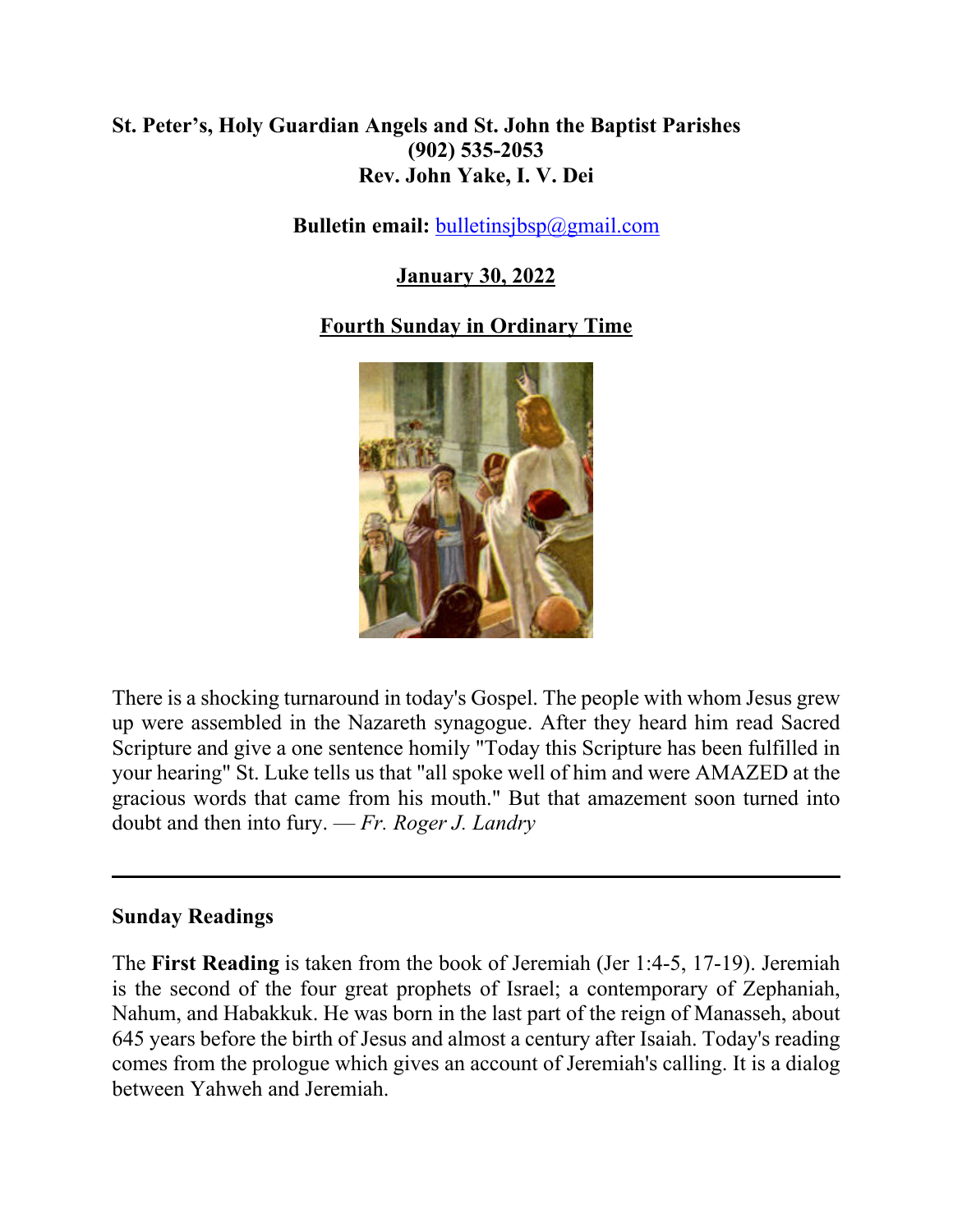The **Second Reading**, taken from the first letter of Paul to the Corinthians (1 Cor 12:31-13:13), continues last week's comparison of the Church to the human body. Each part of the body is no greater than any other part; rather, all work together to serve the common good. The second reading also discusses the gifts of the Holy Spirit.

The **Gospel** reading is taken from St. Luke (Lk 4:21-30). This rejection of Jesus by his own townfolk must have sincerely grieved him. But it was only the beginning of similar rejections. Their attempt to murder him was an indication of what was yet to come. "To his own he came but his own did not accept him" as St. John says (1:11). The reason was that the Messiah they were looking for was a political leader who would make Israel a political power not only among the nations but over the other nations. Nearly all the messianic prophecies had references to the universality of the messianic kingdom–this universality they interpreted in a political, worldly sense. Their interest in things spiritual was then at a very low ebb and therefore the message of Christ had little interest for them. They did not want a spiritual kingdom.

For seventeen centuries they had been God's Chosen People, and they were proud of their superiority over the sinful Gentiles who did not know the true God. That very pride of theirs was their undoing. The Gentiles were God's children too, and they also were to share in the new kingdom which the Messiah would establish, but the very thought of this was abhorrent to the vast majority of the Jews.

In spite of all their opposition, however, Jesus spent his public life amongst them. He gave them the first offer of entering the new kingdom. They could still continue to be God's Chosen People together with, and alongside, the other nations of the earth. They refused. And their refusal went so far as to call in the aid of the hated Gentiles to crucify the One—their own fellow Jew—who had come to bring them the message of the true kingdom and the offer of being its first citizens.

There were exceptions, of course, and honorable exceptions at that. Christ founded his Church, the new kingdom of God on the Apostles, who were Jews, and through their noble sacrifices and efforts, the kingdom spread to all the Gentile nations of the earth. Because of their sacrifices, we are Christians, members of Christ's kingdom on earth and heirs to his eternal kingdom in heaven. Through our Christian teaching we have learned that our life on this earth is but a period of preparation, a period during which we can earn the true life as citizens of his eternal kingdom. How often do we, like the Jews of Christ's day, forget this and bend all our efforts to building for ourselves a kingdom of power or wealth in this world, a kingdom which we will have to leave so soon?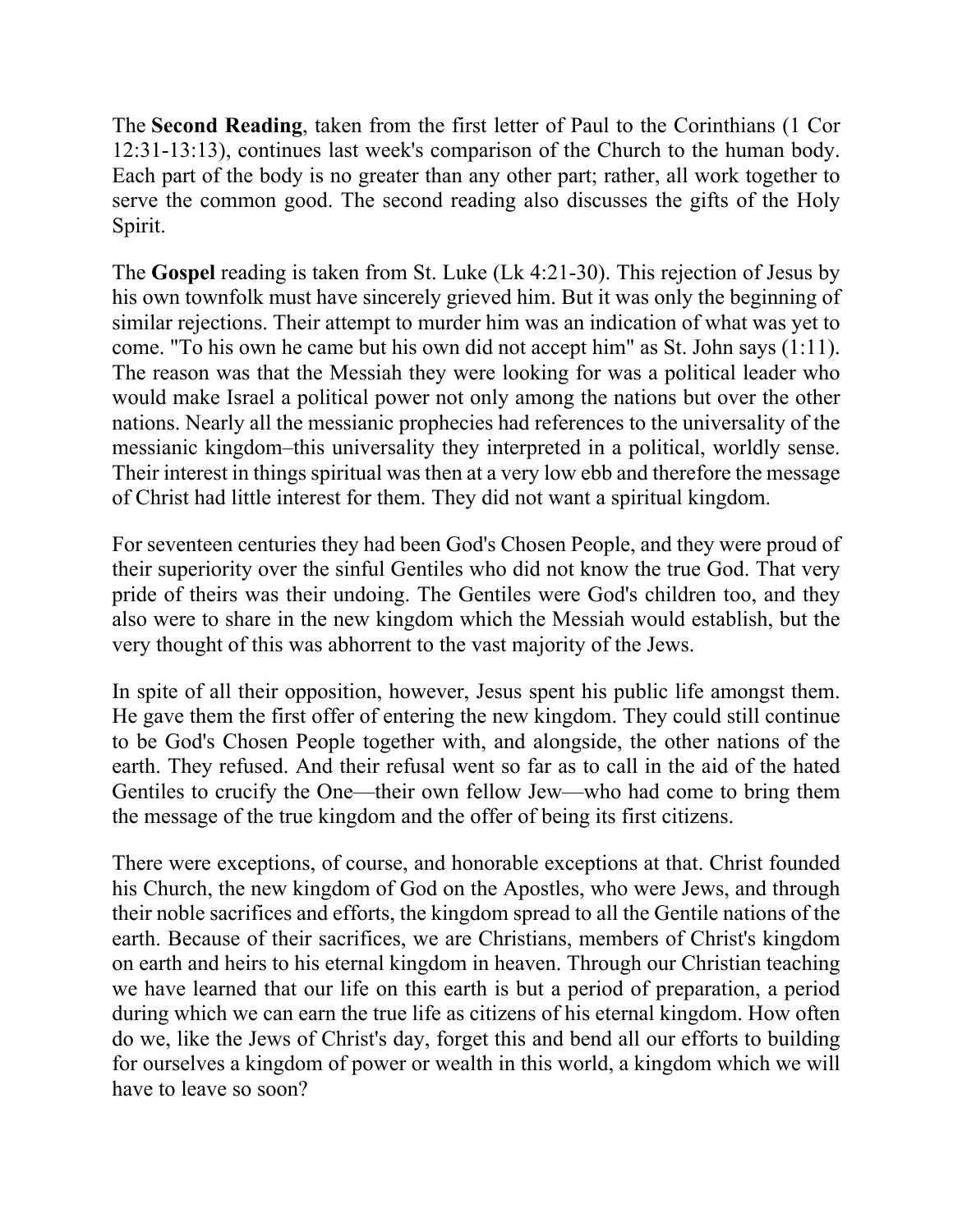We would not, of course, openly deny Christ, much less try, like his neighbors in Nazareth, to throw him to his death over a cliff: but how often in our private actions, and in our dealings with our neighbors, do we push him and his doctrine quietly aside and act as if we knew him not. In this we are no better than Christ's neighbors of Nazareth and we grieve his loving heart as much as they did on that sad day. Am I one of those (each one of us can ask himself)? Do I really love Christ or, to put it in a more personal way, do I really love myself ? If I do, I will not risk losing my place in the eternal kingdom for the sake of some paltry pleasure or gain in this present life which will end for me so very soon.

--Excerpted from *The Sunday Readings* by Fr. Kevin O'Sullivan, O.F.M.

#### **Sacrament of Baptism**

**please call the office: Rev. John Yake, I.V. Dei** 

#### **Instructors for baptism:**

Mary Fougere, SJB 902) 535-2699 Rose Pâté, SP (902) 302-7011 Vera Doucette, HGA (902) 785-4018

#### **Sacrament of Matrimony**

Please call Fr. Yake six months prior to the wedding date. Call Family Service of Eastern Nova Scotia to register for upcoming courses 902- 849-4772. Ask for Tasia Boucher, thoucher@fsens.ns.ca

#### **Weekday Liturgy**

**Tuesday, February 1, 2022 SJB 4:00 PM Wednesday, February 2, 2022 SP 9:00 AM Friday, February 4, 2022 HGA 11:00 AM + Walter Martell**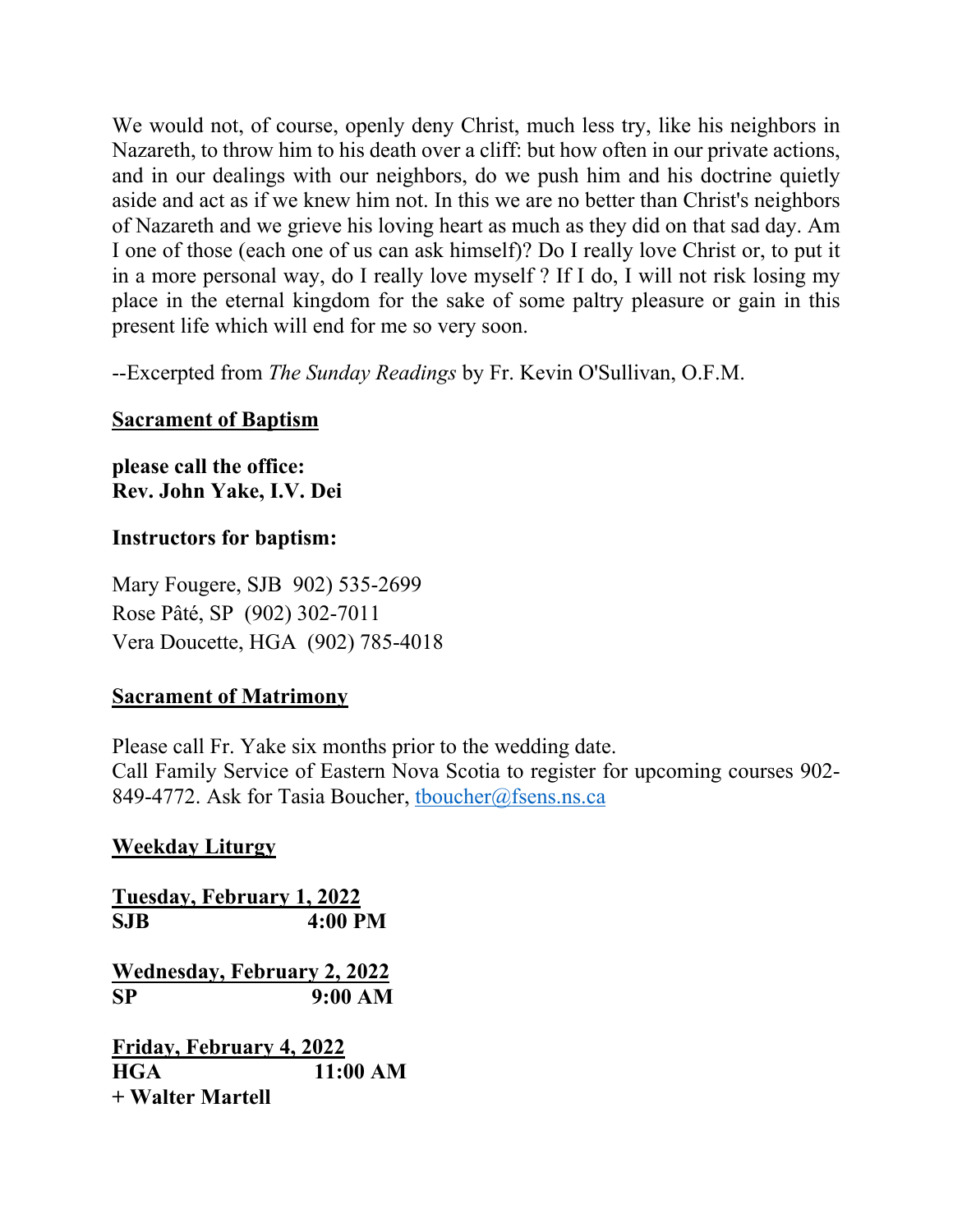**Weekend Liturgy**

| <b>Saturday, February 5, 2022</b> |                   |
|-----------------------------------|-------------------|
| SН                                | $4:00 \text{ PM}$ |
| <b>HGA</b>                        | 5:30 PM           |
| +William A. Pottie                |                   |

| Sunday, February 6, 2022   |            |
|----------------------------|------------|
| <b>SJB</b>                 | 9:00 AM    |
| <b>SP</b>                  | $10:30$ AM |
| <i>*Special Intentions</i> |            |

**Please note: Mass intentions should be arranged with Mary at the office, not with Fr. Yake.** 

# **Receipts**

#### **Holy Guardian Angels January 22, 2022**

| Envelopes & Loose<br>Initial Offering<br>Christmas Offering<br>Solemnity of Mary | \$290.00<br>25.00<br>25.00<br>$10.00 -$ |
|----------------------------------------------------------------------------------|-----------------------------------------|
| <b>Total</b>                                                                     | \$350.00                                |
| <b>St. John the Baptist</b><br><b>January 23, 2022</b>                           |                                         |
| Envelopes & Loose                                                                | \$817.00                                |
| <b>Total</b>                                                                     | \$817.00                                |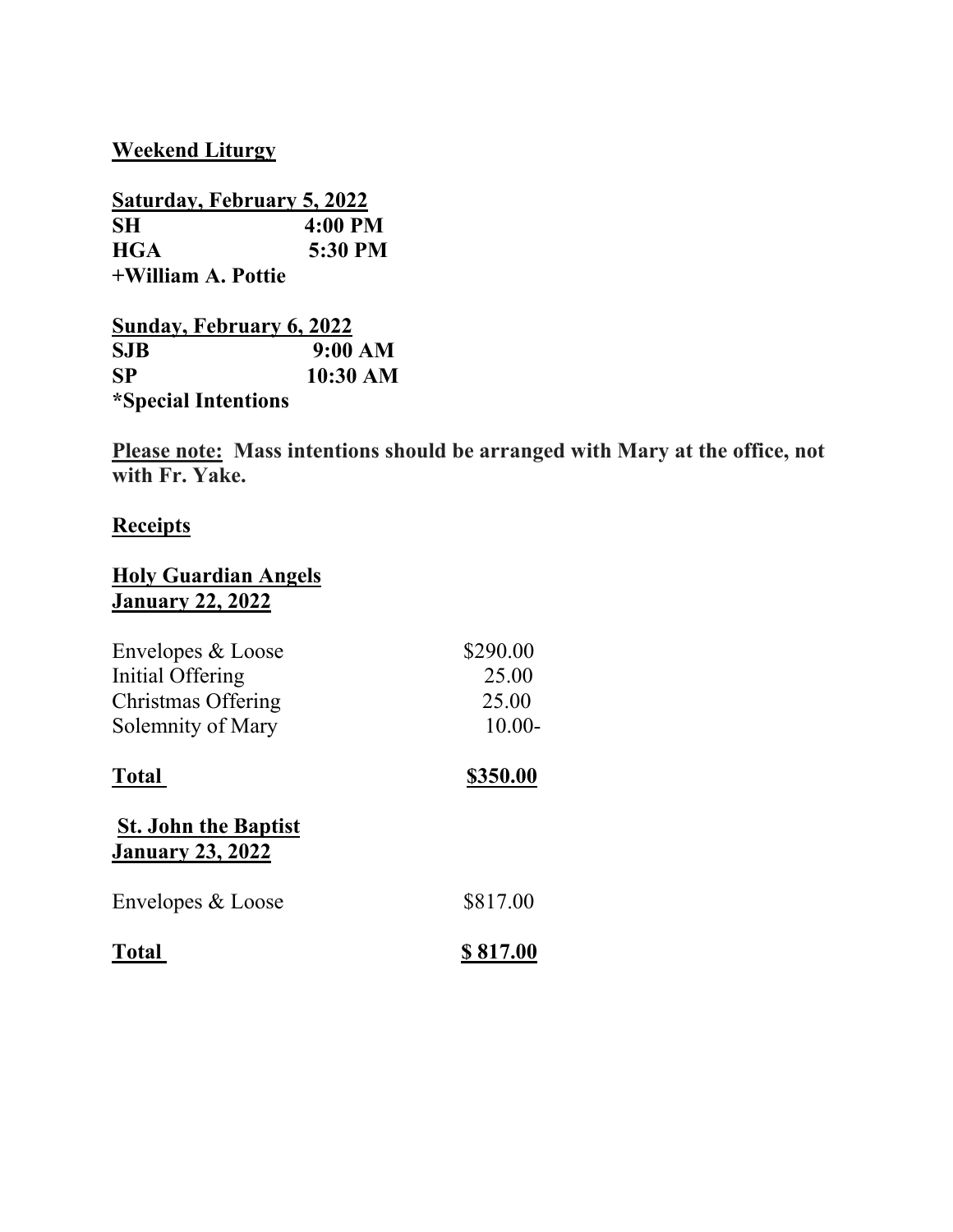### **St. Peter's January 23, 2022**

| Envelopes & Loose        | \$1,155.00 |
|--------------------------|------------|
| Candles                  | 3.00       |
| <b>Missals</b>           | 5.00       |
| Initial Offering         | 20.00      |
| New Year's               | 10.00      |
| Christmas                | 10.00      |
| Cemetery                 | 500.00     |
| <b>Old Cemetery Road</b> | 25.00      |
| <b>Total</b>             | \$1,728.00 |

#### **COMMUNITY EVENTS Seniors Care Grant**

 Trevor Boudreau, MLA for Richmond Update: Here's the link to apply online or to print forms. If you require a hard copy, please contact our office - see contact information below. [https://beta.novascotia.ca/apply-help-household-costs.](https://beta.novascotia.ca/apply-help-household-costs)..

Beginning December 1, 2021, Service Nova Scotia & Internal Services will deliver a new grant program on behalf of the Department of Seniors and Long-term Care. The Seniors Care Grant will be an annual reimbursement program of up to \$500 to help cover the costs of household services. It can be used to reimburse costs for such things as snow removal, home repairs, lawn care, grocery delivery, and more. It is available to homeowners and renters.

The applicant must meet the following criteria to be eligible for the program:

- They must still reside in their home
- The property or lease agreement must be in their name or include their name
- They are 65 years of age or over
- They have an annual household net income of \$37,500 or less.

 Applicants can submit online or by paper. Paper applications will be accepted by mail or fax to the Business Registration Unit, or drop-off at any Access Nova Scotia location. MLA offices will be provided with blank applications to handout to seniors upon request. Applicants have until May 31, 2022, to apply for the grant. The Seniors Care Grant website will be available December 1 for more information and to accept online applications. www.novascotia.ca/seniors-care-grant Should you have any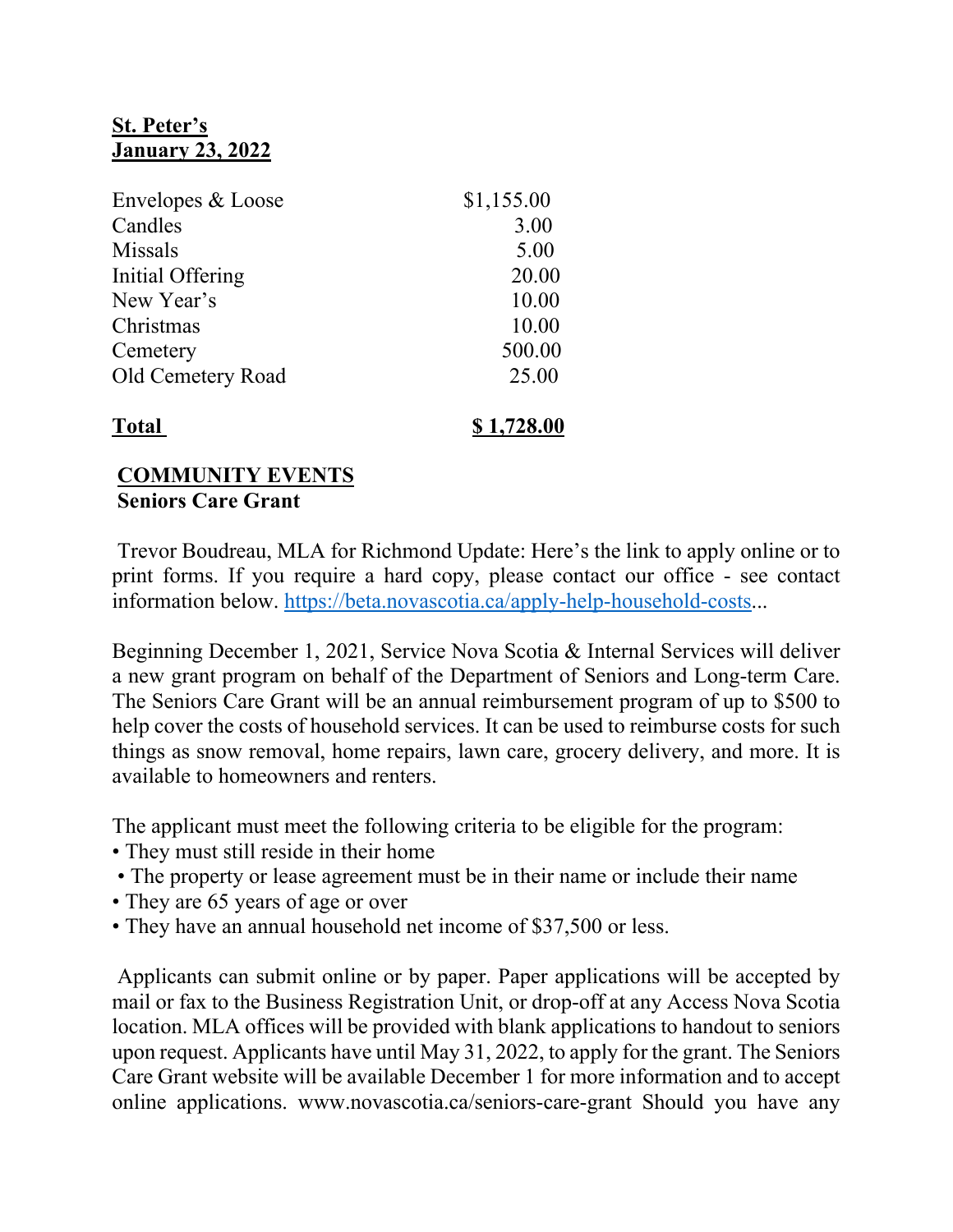questions about the program, please contact my office at 902-535-2297 or send us an email at info@trevorboudreau.ca. Please share with any Seniors you know who could benefit and who are not on Facebook.

Thanks, Trevor

### **Listening with the Ear of the Heart**

On Jan. 24 (The Feast of St. Francis de Sales, patron of the Catholic press) Pope Francis announced the theme of this year's message for World Communications Day on May 29.

"Listening with the ear of the heart," invites us to reflect that listening involves more than simply the sense of hearing. Pope Francis, quoting St Paul, noted that "faith comes through hearing."

Now through May 2022, our diocese is engaged in the Synod journey, inviting you as individuals and groups to share your experiences, opinions, and thoughts on the church past, present and future. Information gathered during this time will be compiled into a 10-page report that will become part of a submission by Canada to the Synod of Bishops meeting in Rome in 2023.

**Join the journey! #ListeningChurch Pray Connect Share Your Story [www.antigonishdiocese.com/ListeningChurch](https://antigonishdiocese.us11.list-manage.com/track/click?u=46108c95b96680ff598b4aa1d&id=02f76a47d8&e=3b1a152e05)**

\*\*\*

**New On Our Website:**

The #ListeningChurch page on our website (**[www.antigonishdiocese.com/listeningchurch](http://www.antigonishdiocese.com/listeningchurch)**) now includes:

**Video welcome and Synod invitation from Bishop Wayne Kirkpatrick** Bishop's video is also on our Diocese of Antigonish YouTube channel. Link to view or share:<https://youtu.be/Sik3zR1upIU>

**Online survey: this 10-question survey is anonymous, with both short and detailed questions for sharing your Synod story**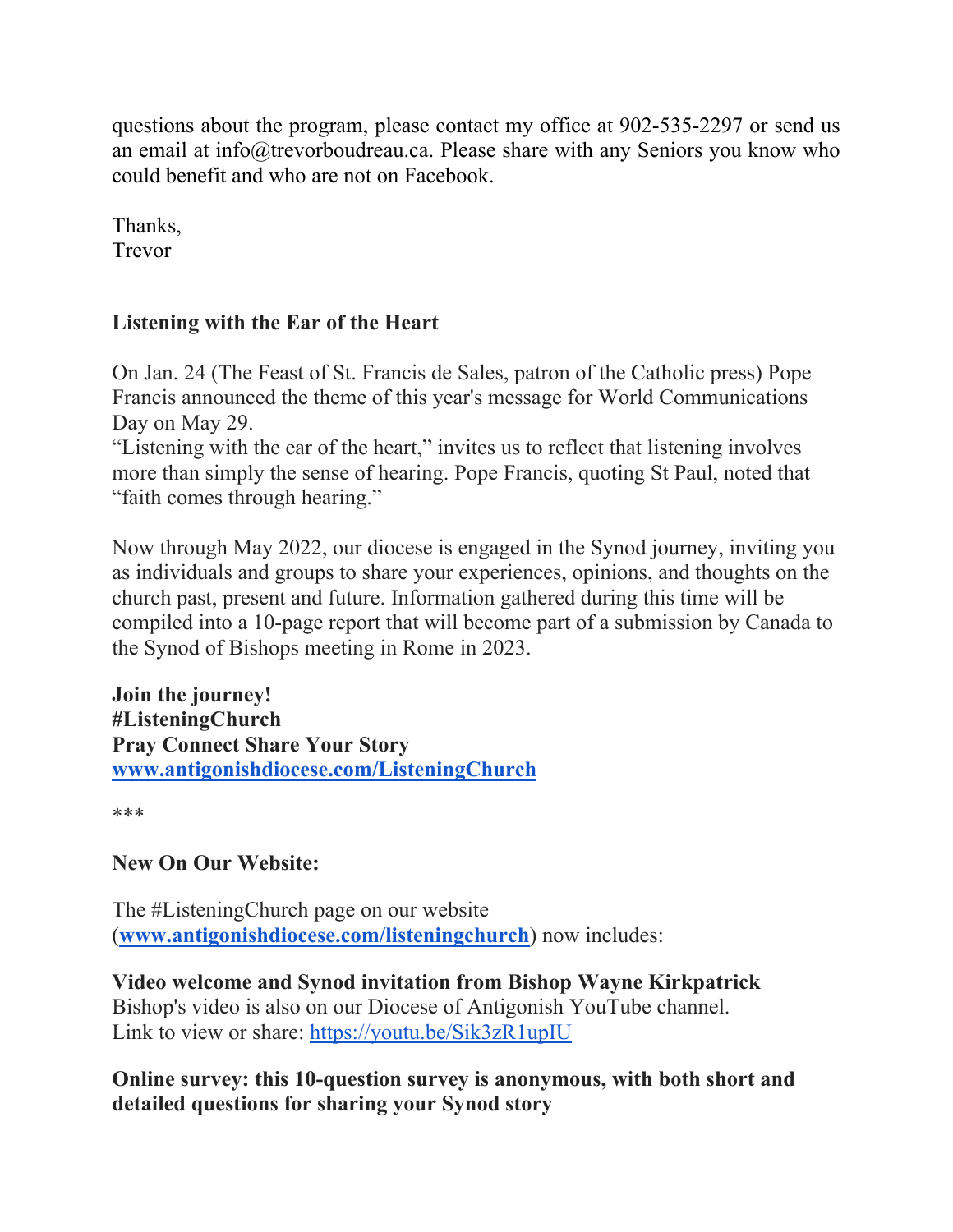#### **Link to**

**share:** <https://fs26.formsite.com/DioceseofAntigonish/codp3edovo/index.html>

\*\*\*

### **We Hold in Prayer:**

Our clergy and Synod team: The Synod team will be hosting a virtual conversation of clergy on Friday, Jan. 28, 10 am - 12 pm, to test a new online resource for parish conversations. The invitation was extended via email to clergy by Bishop Kirkpatrick. We are grateful for the time invested in development, participation and feedback.

\*\*\*

### **Resources:**

## **Synod Posters and Prayer Cards**

are available to parishes in both English and French, free of charge. Does your parish need some, or need more? Contact Jennifer with your order: 902-759-2181 or [jennifer@dioceseofantigonish.ca](mailto:jennifer@dioceseofantigonish.ca) \*\*\*

# **Thank you for joining us on this journey!**

# **From the Catholic Register**

U.S. abortion appeal could spark Canadian debate BY [QUINTON AMUNDSON, THE CATHOLIC REGISTER](https://www.catholicregister.org/itemlist/user/8327-quintonamundsonthecatholicregister)

January 26, 2022

 $\bullet$ 

The landmark Roe v. Wade decision that struck down American abortion laws turned 49 years old Jan 22, but pro-life activists north of the border are hopeful it won't hit 50.

And should Roe v. Wade be overturned by the U.S. Supreme Court in the latest legal challenge, Canadian pro-lifers are hoping it could bring change at home where there has effectively been no abortion regulations since 1988.

The Mississippi case Dobbs v. Jackson Women's Health Organization is considered the most consequential abortion rights legal showdown in years — and a point-blank challenge to Roe v. Wade. In 2018, Mississippi passed the Gestational Age Act,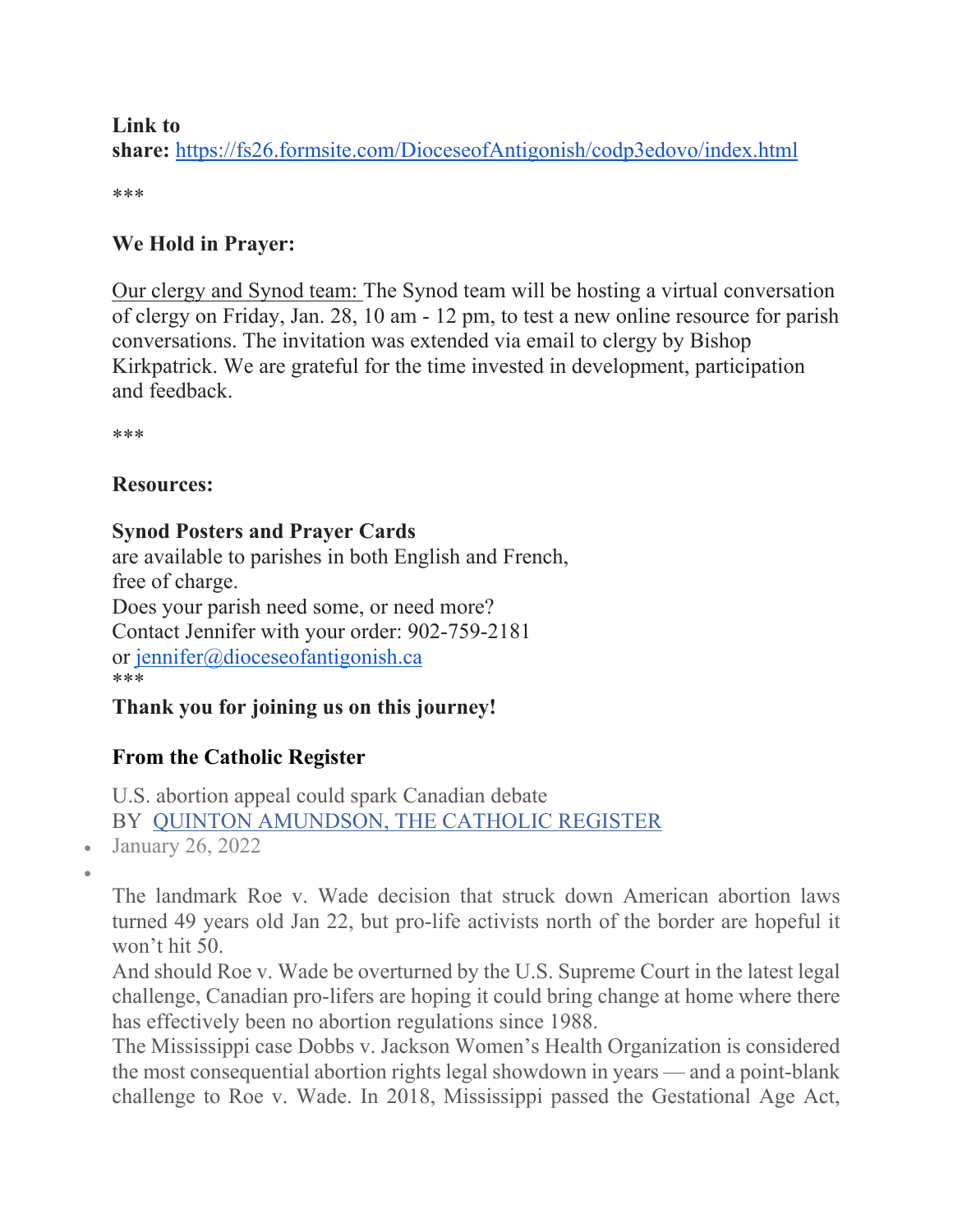which bans the procedure after 15 weeks of pregnancy, except for medical emergencies or severe fetal abnormalities. Jackson Women's Health, the only remaining abortion clinic in the state, launched a legal challenge immediately. The case has wound its way through the American court system and made it to the Supreme Court where on Dec. 1 oral arguments were heard.

A decision is expected by the end of the court's 2021-22 term. Historically, the court's most significant decisions are made in June.

Nicole Scheidl, executive director of Canadian Physicians for Life (CPL), has spoken with experts about the case and these interactions give her hope.

"They were all very hopeful and thought there was more of a chance of it being overturned than not," said Scheidl. "It seems like the court will return the issue to the states."

While overturning Roe v. Wade would create seismic waves in the U.S., what could its repeal mean for Canada? One of CPL's five resolutions for 2022 is to "mount a uniquely Canadian response" to this anticipated event.

"This will cause a cultural conversation about abortion in Canada, and I think there has to be a cultural conversation about abortion in Canada," said Scheidl. "We don't have an abortion law in this country, and abortion is done right up until the time of birth, and many people don't know about that. Conversations will bring this issue more to the front of mind for Canadians."

Jonathon Van Maren, communications director for the Canadian Centre for Bio-Ethical Reform, says Roe v. Wade or other abortion-related news headlines gives the centre the opportunity to engage with Canadians about the issue.

"Each of our staff has had one-on-one conversations with thousands of Canadians, and Canadians, when confronted with the truth, are very open to changing their minds," he said. "What Canada needs is people who are willing to get out there and speak to their peers about the issue."

Jeff Gunnarson, national president of the Campaign Life Coalition, told *The Catholic Register* via email that Canada's task post-Roe is "to keep the momentum going."

"Canada is loath to discuss abortion, but it will be difficult to ignore the pro-life blossoming occurring across the United States, and it is imperative our pro-life movement keep the topic alive and make it a common kitchen table discussion across our nation," said Gunnarson. "Hearts and minds will then begin to change more rapidly as they see large swathes of the U.S. criminalize what abortion really is: child murder."

Gunnarson would also like a Roe v. Wade overturn to put the Supreme Court of Canada's "similarly destructive" 1988 R v. Morgentaler decision back in the national conversation.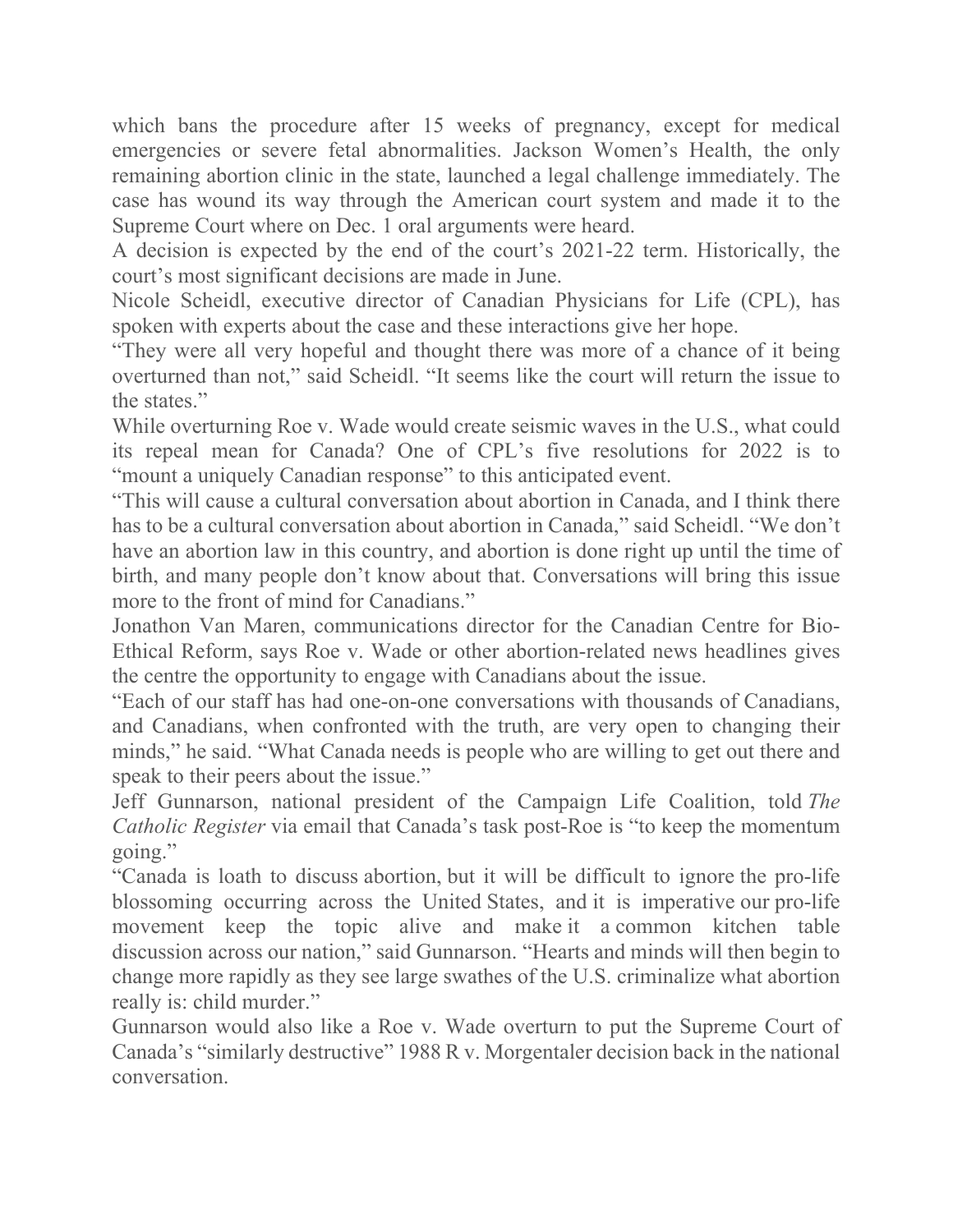This edict legalized abortion for any stage of a women's pregnancy. Abortion was considered a crime under Section 251 of Canada's Criminal Code — illegal with no exceptions until 1969. That year Pierre Trudeau added an amendment to allow doctors to perform abortions if the health or life of the woman is at risk.